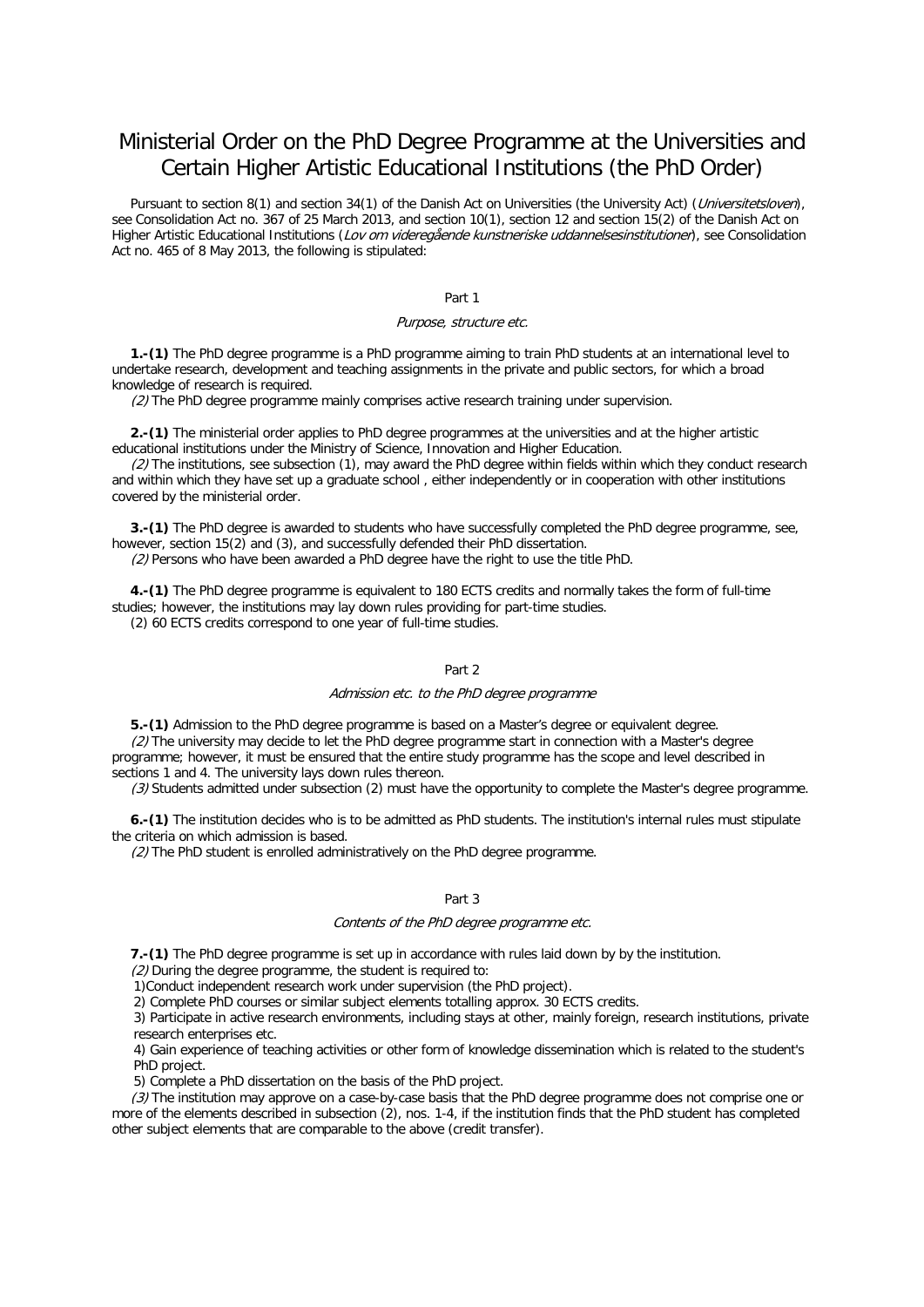**8.-(1)** For each PhD student, the institution designates a principal supervisor who is responsible for the overall PhD degree programme. The principal supervisor must be a recognised researcher within the relevant field, be employed by the institution and affiliated with the graduate school.

(2) On its own initiative or following an application from the PhD student, the institution may:

1) Appoint other supervisors, who must be qualified within the relevant field.

2) Replace the principal supervisor and other supervisors.

(3) The institution offers the PhD student a teaching course.

 $(4)$  The institution offers the PhD student teaching quidance.

(5) The institution ensures that the required resources are available for the PhD student to complete the PhD degree programme as laid down in the student's PhD plan.

 $(6)$  The institution lays down rules for the supervision provided to the PhD student.

#### Part 4

# Completion of the PhD degree programme

**9.-(1)** Within three months of the start of the PhD degree programme, the institution approves a research and study plan (the PhD plan) for the individual PhD student.

(2) The PhD plan must, as a minimum, contain the following:

1) A schedule.

2) An agreement on the type of supervision provided.

3) A plan for the PhD project.

4) A plan for PhD courses etc.

5) A plan for participation in active research environments.

6) A plan for teaching activities or other types of knowledge dissemination.

7) Any agreements on intellectual property rights.

8) A financing plan (budget).

**10.-(1)** At regular points in time during the PhD degree programme, the institution must assess whether the PhD student is following the PhD plan and, if necessary, adjust the plan. This assessment is based on an opinion from the principal supervisor, who, after having consulted the PhD student, confirms that the PhD degree programme is progressing in accordance with the PhD plan or justifies, in writing, why adjustments are required. The PhD student must be given the opportunity to submit his or her comments on the principal supervisor's opinion within a deadline of at least two weeks. In the assessment, the institution must take full account of periods of documented illness, maternity/paternity leave and other approved leave. The institution lays down rules on the frequency of such assessments.

(2) If the institution assesses that the PhD student is not following the PhD plan, in spite of any adjustments made to the plan, the student must be given three months to get back on course. The three months do not give rise to an extension of the PhD degree programme. The chance to get back on course in connection with a regular assessment pursuant to subsection (1) can only be given to the PhD student once during the PhD degree programme.

 $(3)$  The institution must make a new assessment as described in subsection (1) as soon as possible after the end of the three-month period.

(4) If the assessment described in subsection (3) is negative, the student is expelled from the PhD degree programme. The institution must inform any other employer(s) of the expulsion without delay.

# Part 5

#### PhD dissertation

**11.** The PhD dissertation must document the PhD student's or the author's ability to apply relevant research methods and to conduct research work meeting the international standards for PhD degrees within the field in question.

**12-(1)** The institution lays down rules on the writing and submission of the PhD dissertation.

(2) A PhD dissertation cannot be submitted for assessment by two or more authors jointly.

(3) The PhD dissertation must contain an abstract in Danish and English.

(4) Any articles included in the dissertation may be written in cooperation with others, provided that each of the coauthors submits a written declaration stating the PhD student's or the author's contribution to the work, see, however, subsection (5).

(5) The institution may lay down rules limiting the number of written declarations submitted pursuant to subsection (4). However, the main author of the article must always submit a written declaration pursuant to subsection (4).

**13.** The PhD student's enrolment at the institution expires upon the submission of the dissertation.

**14.-(1)** Within one week of the submission of the dissertation, the principal supervisor must submit an opinion on the PhD degree programme as a whole, including the completion of the individual elements of the PhD plan, see section 9.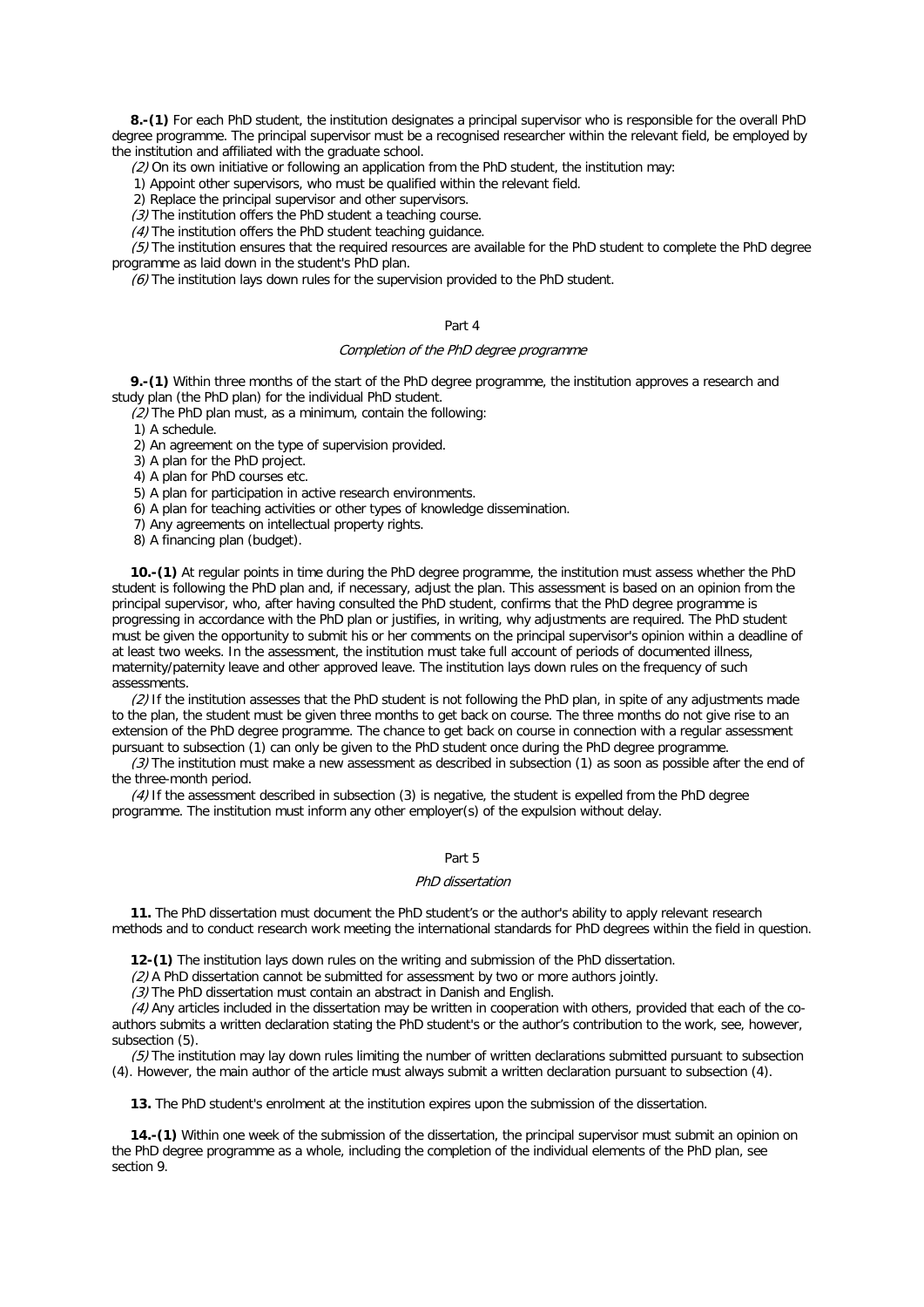(2) If the principal supervisor states in the opinion that the PhD degree programme is not completed satisfactorily, the PhD student must be given at least two weeks to comment on the principal supervisor's opinion.

(3) On the basis of the opinion of the principal supervisor, see subsection (1), the PhD student's comments, if any, see subsection (2), and the regular assessments, see section 10(1), the institution must determine whether the PhD degree programme has been completed satisfactorily.

**15.-(1)** The dissertation can only be accepted for assessment if the PhD degree programme is completed satisfactorily, see, however, subsections (2) and (3).

(2) In special cases, the institution may decide that a dissertation may be accepted for assessment without the author having completed the PhD degree programme, if the institution assesses that the author has in other ways acquired other comparable qualifications.

(3) The institution may accept a PhD dissertation written by a PhD student from a foreign educational institution for assessment if the PhD student has completed a period of study at the Danish institution as part of a mutually obliging collaboration agreement on PhD training, including the assessment, defence, awarding of degrees etc., and if the institution assesses that the PhD student has acquired qualifications comparable with those acquired under a Danish PhD degree programme.

# Part 6

#### Assessment committee

**16.-(1)** Upon the submission of the PhD dissertation at the latest, the institution appoints an expert assessment committee composed of three members. The institution appoints a chairman from among the committee members.

(2) The members of the assessment committee must be recognised researchers within the relevant field. Two of the members must be external researchers, of whom at least one member must be from outside of Denmark, unless this is not practicable considering the subject in question. The PhD student's supervisors must not be members of the assessment committee; however, the principal supervisor assists the assessment committee without voting rights.

**17.** Immediately after having appointed the members of the assessment committee, the institution must inform the PhD student or the author thereof, see section 15(2). The PhD student or the author is entitled to object to the members appointed within a period of at least one week.

## Part 7

## Preliminary assessment of the PhD dissertation

**18.-(1)** Within two months of the submission of the PhD dissertation, the assessment committee must make its recommendation to the institution as to whether the PhD dissertation fulfils the requirements for the award of the PhD degree. The month of July is not included when calculating the two-month deadline. The recommendation must be reasoned, and in the event of disagreement, the majority will prevail. The institution sends a copy of the recommendation to the PhD student or the author as soon as possible.

 $(2)$  If the recommendation is favourable, the defence of the dissertation can take place.

(3) If the recommendation is not favourable, the assessment committee must state in the recommendation whether the PhD dissertation may be resubmitted in a revised version. In such case, a deadline for resubmission must be stated. The PhD student or the author and the principal supervisor must be given the opportunity to submit their comments on the recommendation within a period of at least two weeks.

(4) If the recommendation is not favourable, the institution must make one of the following decisions based on the assessment committee's recommendation and the PhD student's or the author's and the principal supervisor's comments, if any:

1) That the defence of the dissertation may not take place.

2) That the PhD dissertation may be resubmitted in a revised version within a deadline of at least three months. If the PhD dissertation is resubmitted, it must be assessed by the same assessment committee, unless special circumstances apply.

3) That the PhD dissertation must be submitted for assessment by a new assessment committee.

## Part 8

#### Defence of the PhD dissertation

**19.-(1)** The PhD dissertation must be defended publicly in accordance with internal rules laid down by the institution. At the defence, the PhD student or the author must be given the opportunity to explain his or her work and defend the PhD dissertation before the members of the assessment committee, see, however, subsection (3).

(2) The institution must ensure that the PhD dissertation is made available to the public in due time before the defence.

(3) Under special circumstances, subject to agreement with the PhD student or the author, the institution may decide that a planned defence can be completed with participation of only two members of the assessment committee.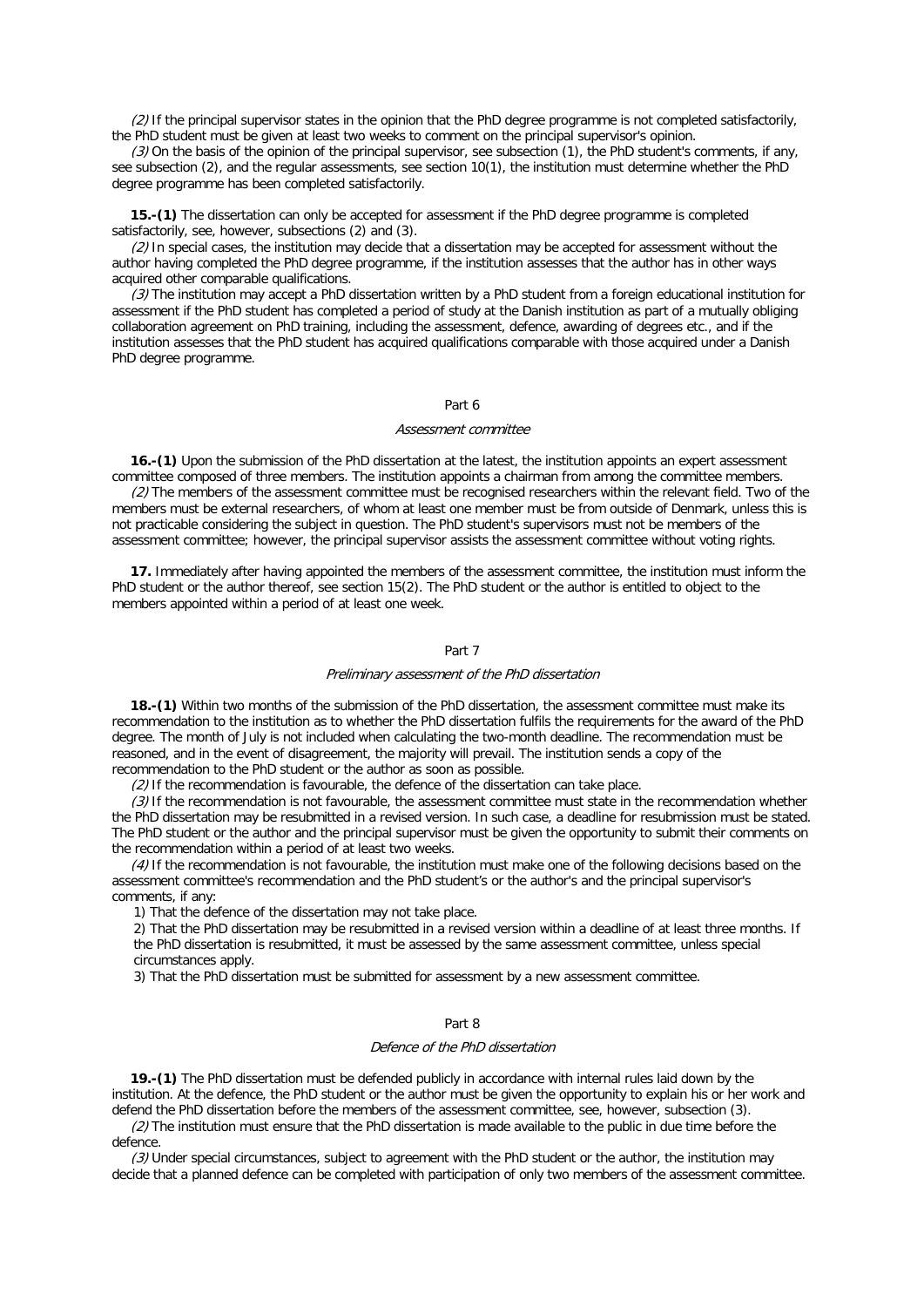**20.-(1)** The institution decides the time and place of the public defence.

(2) The defence takes place two weeks after the assessment committee's submission of its recommendation, at the earliest, see section 18(1), and within three months of the submission of the PhD dissertation, at the latest, see, however, subsection (3) and section 18(1), second sentence.

(3) If special circumstances apply, the institution may decide to postpone the defence. Postponement of the defence is subject to agreement between the PhD student or the author and the institution, including on the date and time arranged for the defence.

# Part 9

## Award of the PhD degree

**21.-(1)** Immediately following the defence, the assessment committee must make its recommendation as to whether the PhD degree should be awarded and must notify the institution and the PhD student or the author thereof. The recommendation must be reasoned, and in the event of disagreement, the majority will prevail.

(2) If the recommendation of the assessment committee is negative, the institution may decide to let the dissertation be assessed by a new assessment committee, if so requested by the PhD student or the author within a period of at least one week.

**22.** The PhD degree may be awarded if the assessment committee submits a recommendation to that effect.

**23.-(1)** The institution issues a certificate of the award of the PhD degree.

(2) Such certificate must be in Danish and English and contain information on the relevant field and the subject of the PhD dissertation as well as information on the PhD degree programme completed.

(3) As part of a mutually obliging collaboration agreement on PhD training, including the assessment, defence, awarding of degrees etc., the institution may provide a certificate with an endorsement, signature or the like from one or more foreign institutions with which the institution collaborates, making it appear as a joint document, if the document is also made enforceable under foreign law (joint degree).

(4) As part of a collaboration agreement, see subsection (3), the institution may also provide a certificate from one or more foreign institutions with which the institution collaborates with an endorsement, signature or the like, such that the diploma is also made enforceable under Danish law, if the institution assesses that the PhD student has acquired qualifications comparable with those acquired under a Danish PhD degree programme.

 $(5)$  The institution and one or more foreign institutions with which the institution collaborates may, as part of a collaboration agreement, see subsection (3), each issue a certificate of the award of the same PhD degree (double degree or multiple degree).

**24.** If the PhD degree is not awarded, the institution will upon request issue documentation in both Danish and English concerning the elements of the PhD degree programme that have been completed.

#### Part 10

#### The institution's rules

**25.-(1)** The institution lays down rules on:

1) Admission to the PhD degree programme, see section 6(1).

2) Organisation of the PhD degree programme, see section 4(1), section 7(1) and section 10(1).

3) Appointment of the principal supervisor, see section 8(1), and any further supervisors, see section 8(2) and

section 27(1), no. 1.

4) Supervision of PhD students, see section 8(6).

5) Writing and submission of the PhD dissertation, see section 12(1).

6) Defence of the PhD dissertation, see section 19(1).

(2) The university also lays down rules on admission to the PhD degree programme pursuant to section 5(2).

 $(3)$  The rules must contain a provision to the extent that the institution may grant exemptions from the rules laid down by the institution.

(4) The rules and material amendments thereto must comprise the necessary transition arrangements.

 $(5)$  The institution's rules must be made public on the institution's website.

#### Part 11

#### Other rules

**26.-(1)** In connection with the conclusion of a mutually obliging collaboration agreement on PhD training, including the assessment, defence, awarding of degrees etc. with one or more foreign educational institutions, the institution may derogate from the requirements set out in the ministerial order concerning:

1) The composition of the assessment committee, see section 16(1), first sentence, and section 16(2), second sentence.